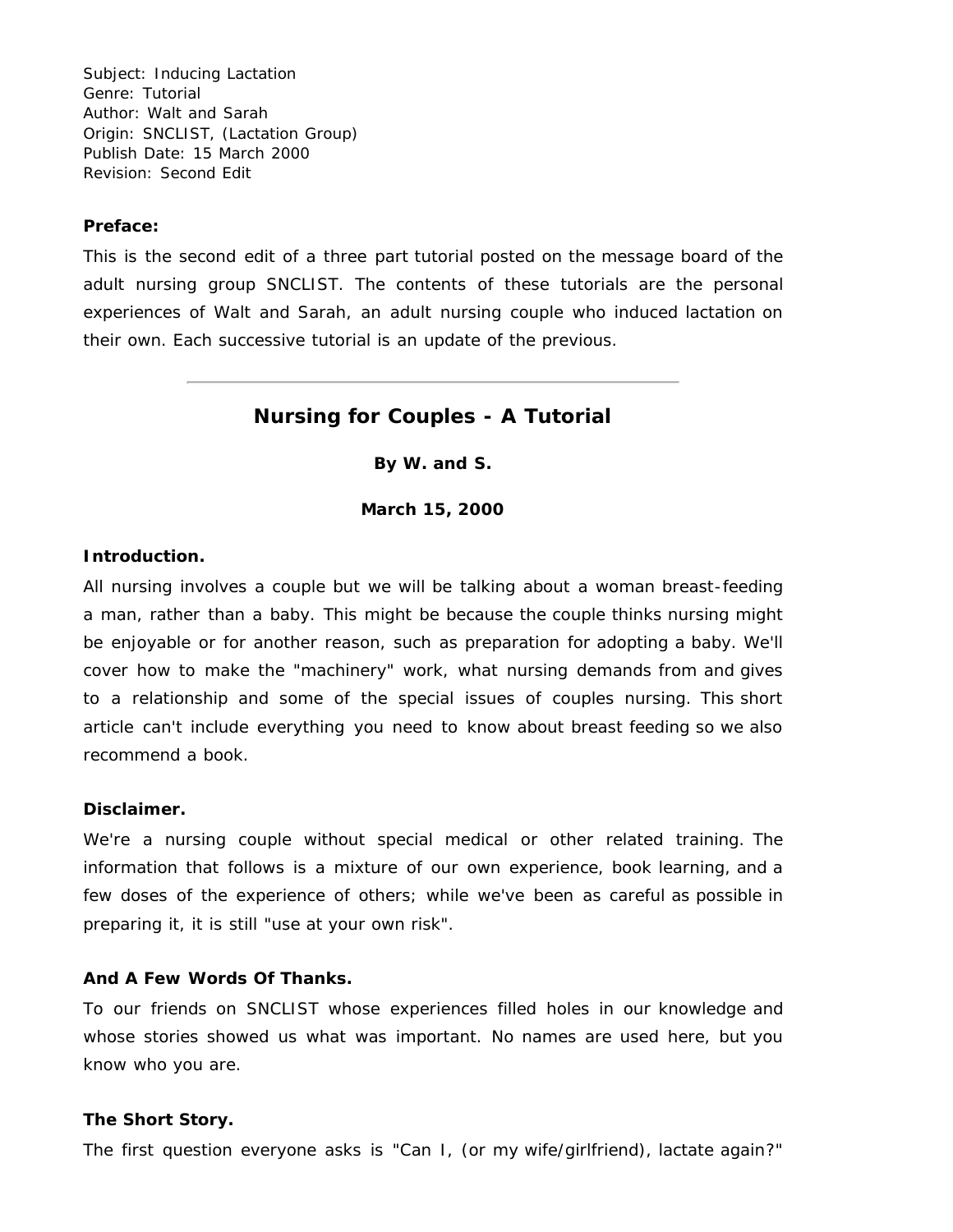The answer is almost always "Yes" but the job is so hard that very few succeed.

Nearly any woman of child-bearing years can produce breast milk; when the woman hasn't just had a baby this is called inducing lactation. If she is already nursing a baby it is simple: couples nursing can be started with the man taking leftovers and then replacing the baby as it is weaned. A woman who isn't nursing now but has before probably can bring in milk again, (relactate), in two or three months. A woman who has not nursed can still bring in milk but she may not get as much or as soon.

Since shifting from a nursing baby to an adult partner usually is simple, we'll talk mostly about how to start if the woman doesn't already have milk. This is a lot of work, in fact it is so much work that if the woman works away from home or does not have a full time partner it is most likely impractical.

How much work is a lot? Something like 20-30 minutes each session for at least eight sessions a day for two or three months. After that, five or more 20-minute sessions a day may be needed if she wants to keep a full supply. The schedule doesn't have to be rigid but it must be regular, (no sleeping through the night, no "let's just skip today"), both to bring in milk and to maintain the supply. And for as long as nursing continues, missing two or more sessions in a row may require either squeezing some milk out by hand or pumping in order to keep her comfortable.

Not only is there a very demanding schedule, there will be problems to be solved. Like anything complicated you do together, couples nursing can put a strain on a relationship and many couples may not feel that it's worth it. On the other hand, many nursing couples can't imagine giving it up. If you want to try, the best approach may be to think of it as a shared experiment, an adventure to be taken and enjoyed together, wherever it may lead.

#### **Breast Basics.**

Milk is produced in hundreds of tiny sacs called "alveoli" inside the breast. These sacs are connected by tiny tubes, (ductules), which join to make 10-25 larger tubes, (ducts), each ending in a tiny hole in the nipple. There are bulges in the ducts just below and behind the nipple area; these are called "sinuses" and are about ¼" in diameter.

Both boys and girls are born with the beginnings of this system. As a girl becomes a woman, becomes pregnant, and carries her baby, the breast machinery develops from these beginnings until she is able to nurse right away after delivery. When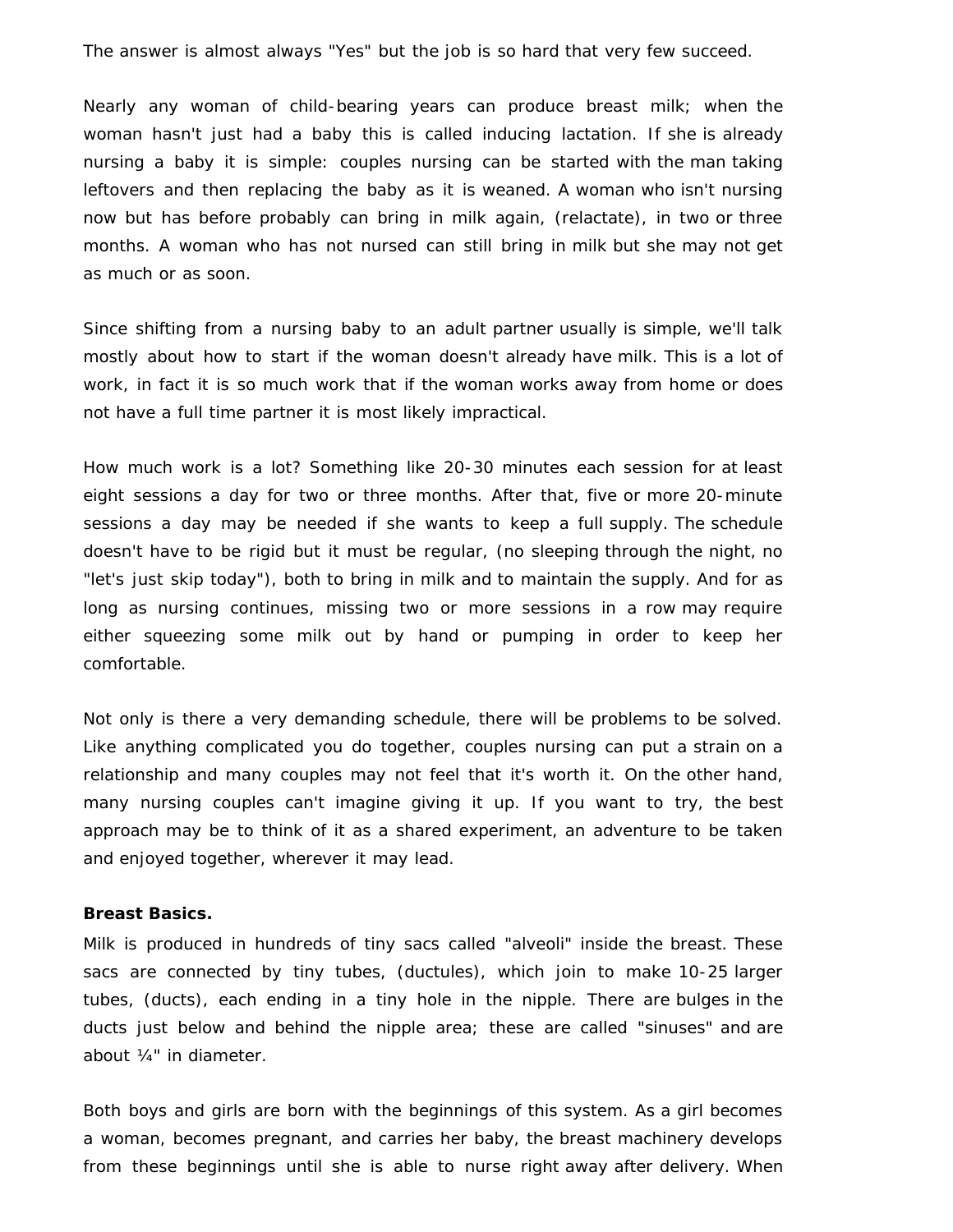the baby is weaned, the machinery turns off and is mostly removed but even years later some of it will still be there. With the right stimulation a full milk supply generally will come back.

Through the months a baby is being nursed the amount of milk adjusts to its needs. A baby who is always hungry because he has outgrown the milk supply will nurse longer and probably be put to the breast more often than one who is getting plenty. The stimulation of the nipples caused by the alternate squeezing and sucking of the baby's mouth signals a part of the woman's brain to make prolactin, a chemical which tells the alveoli to make milk; longer and more frequent nursing means more chemical signals to make milk.

It is this system that lets a woman who does not have milk to start production without having a baby. If she applies lots of nipple stimulation to signal a need for more milk, then over a few weeks or months production will increase from nothing to tiny drops to as much as she wants. A woman who has not been pregnant may not be able to bring in a full supply, (the experts don't agree on this), but probably can make enough to satisfy most couples.

A feeding begins with most of the milk in the alveoli, which have been making it since the last feeding. When the woman gets a cue she connects with nursing, (such as thinking of her partner nursing), an automatic response called letdown pushes her milk out of the alveoli and through the duct system to the sinuses. Letdown is often felt as a tingling or prickling sensation behind the nipple as the sinuses fill. After letdown, the pressure of the partner's mouth and tongue on the sinuses pushes the milk out of the openings in the nipple into his mouth. If the feeding is overdue, letdown may not only fill the sinuses but make milk dribble or even squirt from the nipple.

Because letdown is also partly triggered by milk pressure, it won't happen when production is just starting. You'll probably have to massage the breast to bring down those very first drops.

### **How to Bring in Milk.**

Inducing lactation requires two things: first, the nipples must be frequently and vigorously stimulated to tell the brain "There is a hungry baby here", and second, any milk which is produced must be completely removed at every feeding so the breast doesn't get the idea that there's plenty and shut off. Any stimulation method that does both these things without hurting the breast will bring in milk and any method that does not, will fail.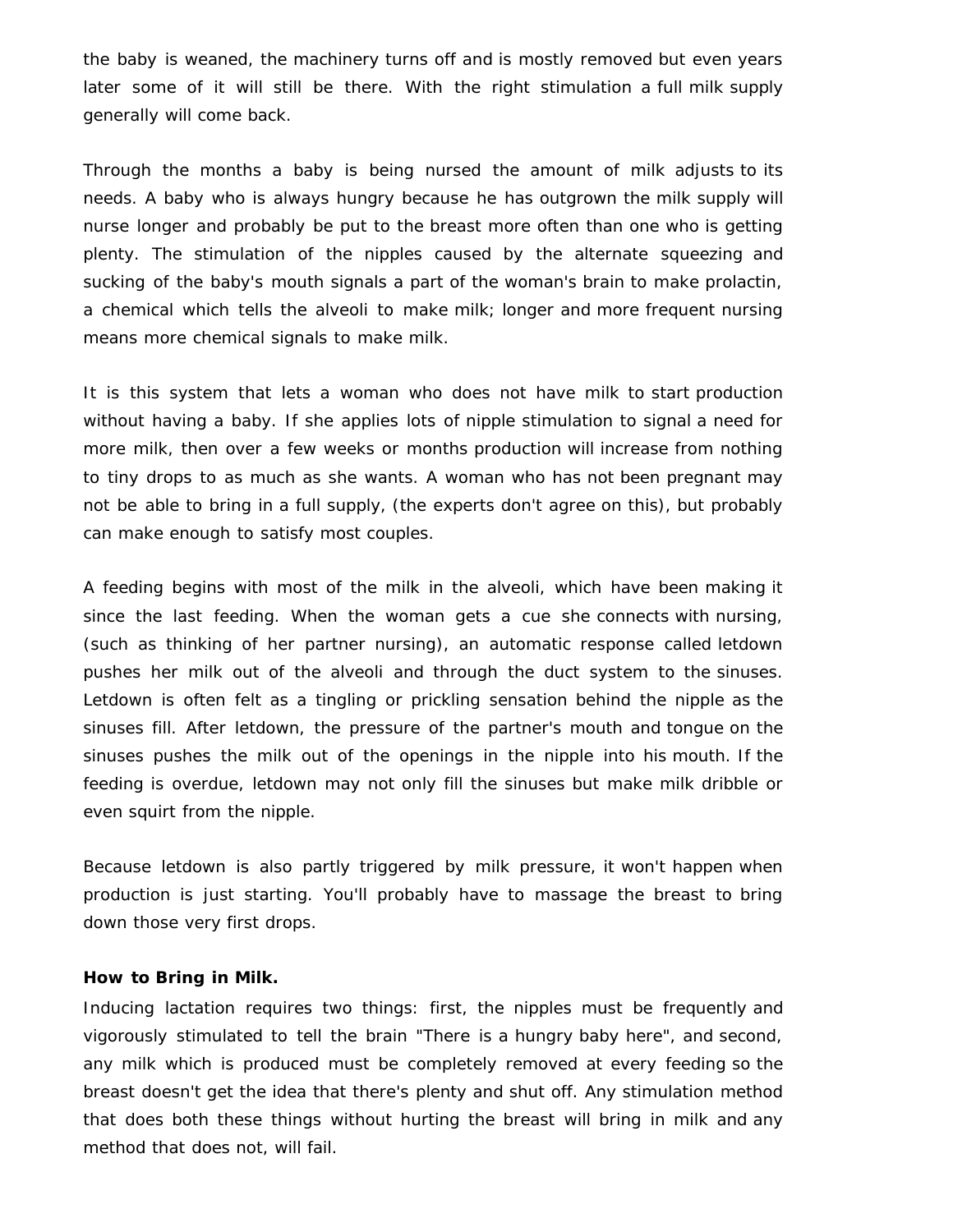The best nipple stimulation is the sucking of a partner. This is not the flicking or teasing of the nipple which is often part of sex, but actual sucking and squeezing of the nipple and the dark area around the nipple called the areola'. Since it is the squeezing which sends the signals to the brain the woman should coach her partner if necessary.

A few women can suckle their own breasts. Those who can may find this almost as effective as a partner at the start. Once her milk comes in it can't really be just as good because some ducts are usually closed off meaning that the breast can't be completely emptied. Moreover, many women find this uncomfortable and others don't like the idea or don't like the taste of their milk.

Second best is the woman's hand, (manual stimulation), rolling and squeezing the nipples themselves. This is tiring; she may get cramps and sore muscles in her hand at first if she uses it a lot. Manual stimulation, however, is an effective method, the equipment costs nothing, and it is always with you — very convenient if you aren't always at home. We know of women who use this method every time they go to the john at work and even one who does it in her cubical.

Although many women try to induce with electric breast pumps, they are actually not very effective, in fact we don't know of anyone who has induced using mainly or only a pump.

The inexpensive pumps found in department stores, (Gerber and Evenflo are two brands), are useless for inducing because they don't give correct or strong enough stimulation and can't completely empty a breast. Also they're hard to use because you must work the suction by hand. The hospital, rental or professional grade electric pumps made by companies like Medela and Ameda Egnell all have automatic cycling and can mostly empty a breast but they're much more expensive to buy — \$150 and up, often \$250 or more. They can, however, be rented from medical supply or larger drugstores in most towns. Even these pumps do not provide as strong stimulation as a partner's mouth and they should be used as little as possible when inducing.

A company called White River Concepts claims that their pumps produce nipple stimulation as good as that from the sucking of a baby; if so these pumps should be usable as the main part of a plan for inducing. Unfortunately their electric pumps are very expensive and because of the special soft cup design they're awkward to use. When we were revising this, the company was hard to contact and not helpful in finding a dealer from whom to buy their products, (they sell only the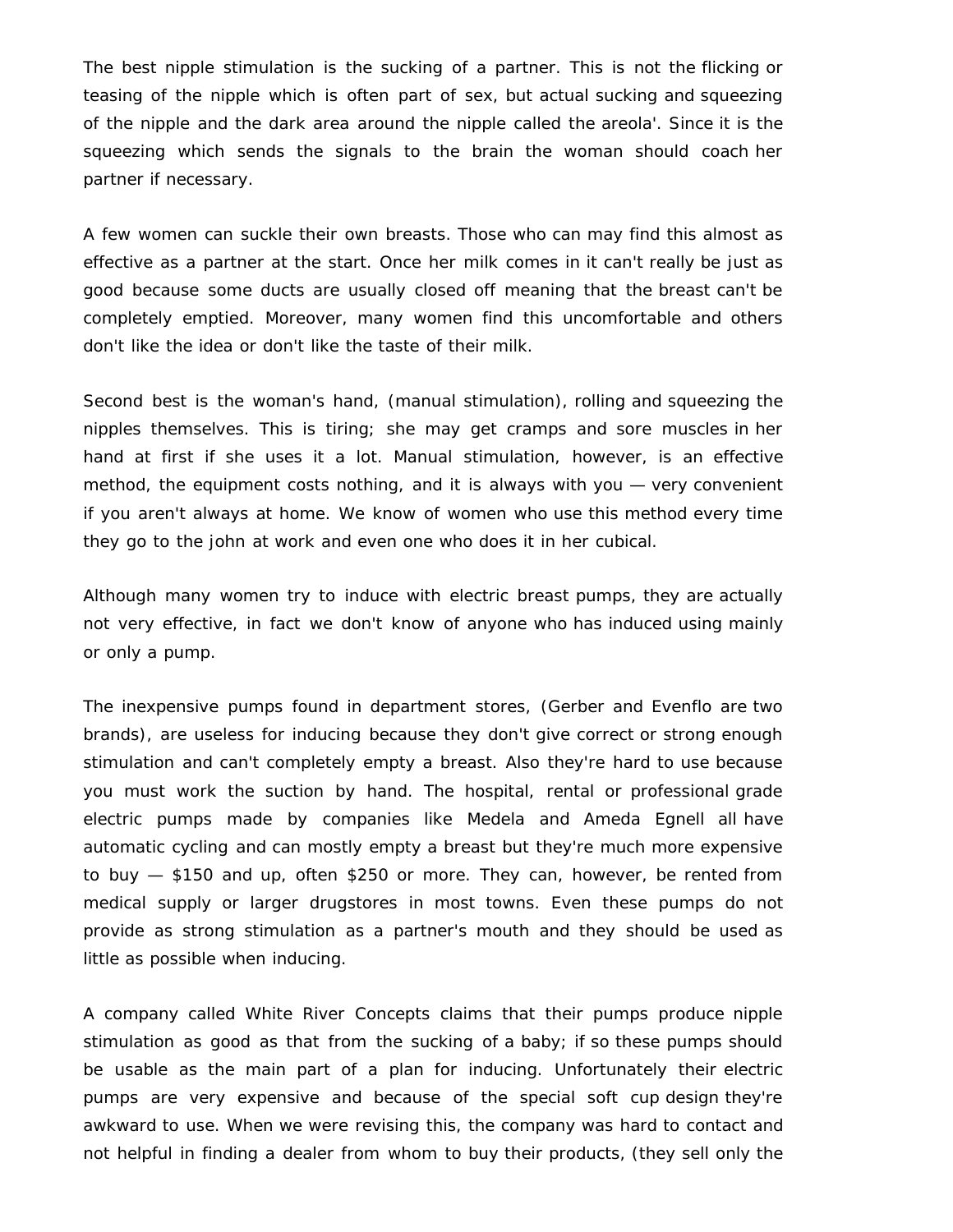lower priced items through their web site), but perhaps these problems will have been solved by the time you read this.

Some manual breast pumps, (but usually not the cheapest ones), work fairly well; you will have to experiment. No matter what method or equipment you use, don't do anything that hurts. Sore nipples and bruises are a lot easier to avoid than cure.

## **How To Tell How Good A Pump Is.**

To see if a pump is completely emptying the breast, the partner should try to suck right after pumping. If he gets more than a taste, the pump isn't getting all the milk.

To know if your pump is stimulating the nipples well enough, compare how the woman feels when using it to how she feels when the partner nurses.

## **How To Nurse From A Breast.**

Sucking should be as a baby does it: get a 2" to 3" circle of breast with the nipple just above the center, (the end of the nipple will be well back on the tongue), and squeeze while pressing upward with the tongue. Release immediately but hold the lips against the breast while sucking gently. Squeeze - release - wait/suck… squeeze — release — wait/suck… This should be done about 45 times a minute. Try to keep the teeth mostly off the breast, don't slide the lips but stay latched in place, as a baby should.

To give the best stimulation, (and get the most milk!), sucking should squeeze the sinuses. When things are working right, this will feel like chewing soft clay. If the end of the breast is firm, let go and latch again or switch to the other breast for a while. If that doesn't work, (it often won't when you're starting), then just press softly on the firm area. Because the man, the woman, and the woman's breasts are all learning and changing at once it takes a while to get the hang of this but in a couple of months it will be completely natural.

Women who have nursed a baby will remember how that feels. Those who have not should expect contractions of the uterus similar to those of orgasm and should coach the partner until they get these feelings.

When her milk first starts to come in there'll be a few drops of milk with each suck at the start of a feeding, then quickly less until there seems to be none. You can get more by massaging the breast with a cupped hand. Either partner can do this, squeezing at the same time as the nipple is being sucked rather than when it is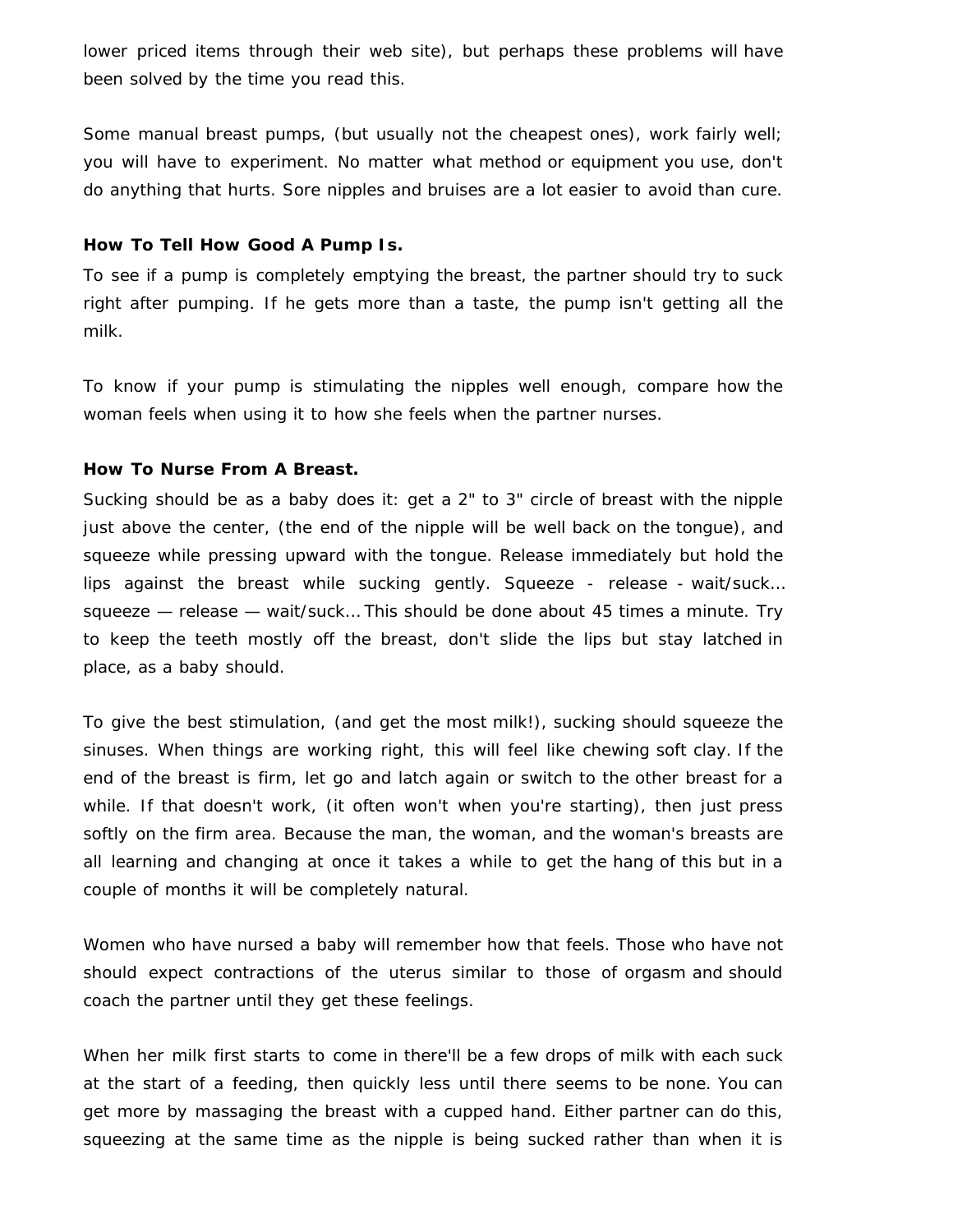being squeezed.

Stimulating one breast helps the other let down so nurse each side at least twice at each feeding. Be sure to empty both breasts completely. And because the second breast nursed will be the most fully emptied, you should nurse one side first during one session and the other first the next time.

Be gentle at first. Hard sucking and massaging will not bring milk much sooner and may cause sore nipples or hurt the breast. If you want faster results use more frequent feedings, (up to 20 minutes every hour and a half if you have time and nothing hurts), not more force. After a couple of weeks you can gradually start sucking or massaging harder as long as it feels good to the woman and doesn't leave the breast sore or bruised.

Because of how prolactin is made, suckling longer than about 30 minutes doesn't give any more make milk signals. You must stop for an hour or so before the signal can be given again.

For manual stimulation use a rolling motion rather than sliding skin on skin to minimize trouble with sore nipples. Breastfeeding books like the one mentioned below have more details under manual expression.

Start with five minutes on a side and increase gradually to ten minutes if nipple soreness isn't a problem. Allow the nipples to dry before covering the breasts. Breast or other creams aren't necessary but if chapping occurs she can use a breast cream such as Lansinoh, (great but expensive), Udderly Smooth or any hand lotion that works. "Works" means it prevents chapping, tastes okay, doesn't sting when you put it on, and doesn't make the nipple so slippery that the partner can't latch. Once she has some milk, a drop or two rubbed around the nipple and areola and allowed to dry is usually just as good and it's both free and 100% natural.

If soreness is a problem it's probably due to stretching of the skin around the nipple. The nursing partner should be careful to latch properly and to not suck too hard. This is also the answer if he has soreness of the lips or elsewhere in his mouth. The only rubbing that's normal is between the end of the nipple and the back of his tongue and roof of his mouth and even this may leave him with a sore tongue. Switching from sucking to manual stimulation can be soothing when nipples are sore.

#### **Are You Getting Anywhere?**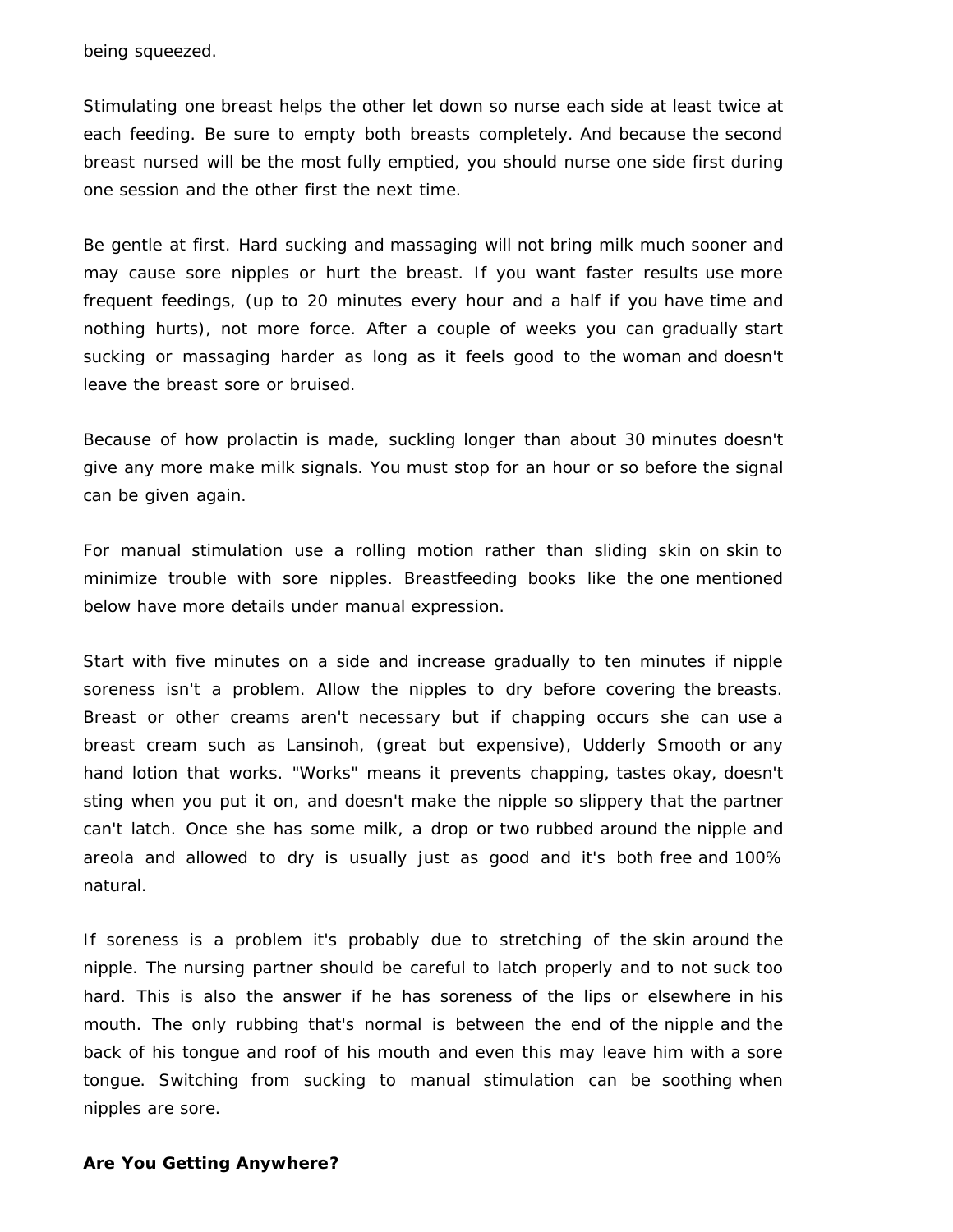If there is enough stimulation, (at least 8-10 sessions, total four hours/day, no big gaps in the schedule), the woman will notice within a week or so that her breasts are getting larger; very likely her nipples and areolas will darken. She can expect drops of milk in two weeks to a month, a sip or squirt in one to two months and a pint or more per day in two to four months.

If a month goes by without definite progress you need to change something.

Once she has some milk you will probably notice that production will decrease slightly in the last week or two before her period starts. Do not cut back on nursing when this happens; even though her milk supply doesn't show it her breasts are growing inside and by the second day of her period you will see more milk, maybe even a lot more!

As you get close to what you want you can cut the number of daily feedings by one a week until you find how many it takes to keep her supply, however milk production may gradually stop if you don't keep at least one middle-of-the-night feeding. Experts differ but various sources say "at least one, (or two or three), feedings per day" and "at least 90 minutes per day" are needed to keep a supply of milk.

#### **Birth Control Pills.**

Generally a bad idea if you are trying to induce lactation because they all contain some combination of hormones which simulate pregnancy and so interfere with milk production. However, you should go ahead and try: if you can't adjust your life to allow effective nipple stimulation at least 8 times a day it probably won't matter whether she takes the pill or not.

If however you get the schedule and other problems solved but can't get beyond a little bit of milk then if she's taking the pill just for birth control she can consider the long-acting, (very low dose), hormonal methods Depo-Provera and Norplant, (tm's of the respective makers), or an IUD. All are very effective and will not interfere with breast milk supply or cause problems for him. If you don't want to discuss the details with your doctor, you can say it's hard to remember to take pills every day. Nothing is free so BE SURE YOU UNDERSTAND THE DISADVANTAGES OF THE NEW METHOD BEFORE YOU DECIDE TO CHANGE.

#### **What About Herbs And Drugs?**

It is possible that certain herbs, (fenugreek and milk thistle are two that are frequently mentioned), have some effect. However as long as the manufacturer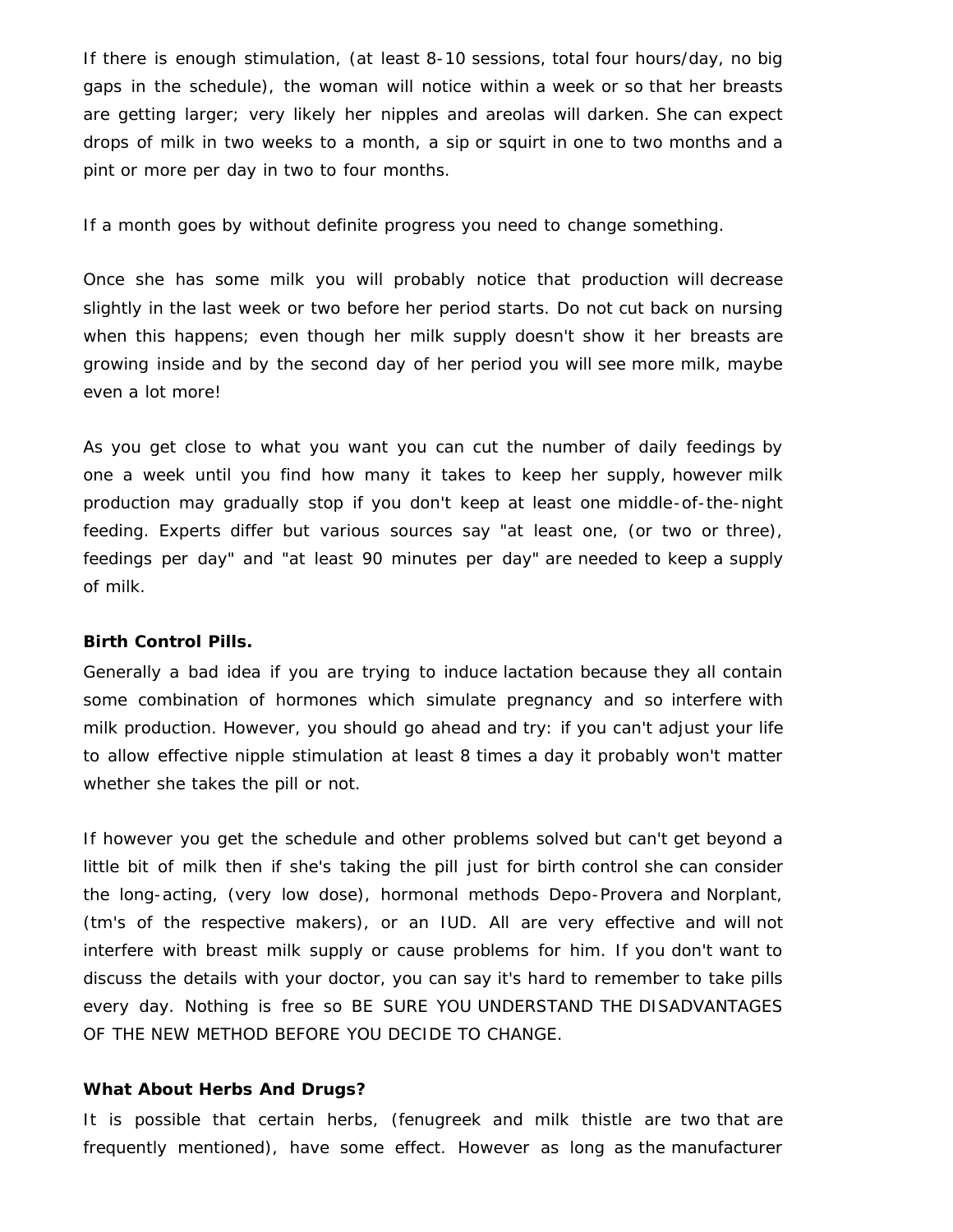doesn't claim they do anything, (they don't), and the product doesn't hurt you when taken exactly as directed, (usually less than people say' is enough), no government agency tests or regulates such products. They can be impure or simply useless and no law has been violated. Some manufacturers commit outright fraud. If you do buy herbal supplements we recommend getting a brand that is independently tested or guaranteed by a reputable distributor such as one of the large drug chains. Do not, however, expect to find an herbal product guaranteed to help you induce milk.

We did try fenugreek for few days; it seemed to increase her milk some, (look up dosage on the web), but there was a definite smell to her sweat and urine, (usually described as maple syrup), and also an unpleasant taste to her milk.

There are prescription drugs that may help both milk production and letdown but you'd have to get them from a doctor or from another country which is illegal.

No drug is safe to take indefinitely. At best drugs may shorten the job of bringing in milk. When inducing to prepare for adopting this may be useful. For couples nursing, however, if you can't stimulate enough to induce without drugs you probably won't be able to keep milk either so why take any risk? We recommend the natural method: build her supply with nipple stimulation from a loving partner.

#### **Equipment.**

You already have everything essential to get started. We strongly recommend a breastfeeding book to help you solve problems and to fill in details not included here; we like "The Complete Book Of Breastfeeding" by Eiger and Olds, ISBN 0- 553-26232-7, in paper for under \$10.

If the woman isn't nursing now, then her breasts probably will get one or two cup sizes and possibly a band size larger. She'll need new bras; it's handy to have some of the nursing kind with cups that drop down. Pressure in the breast signals the body to cut down milk production and can cause other problems so the "painted on but comfortable" fit that was perfect before she started to induce would be one size too tight now. Bras should however give good support to prevent sagging and minimize breast soreness and the chance of back problems. Look at the fit just before the biggest feeding of the day; it's okay if the cups are filled, but if they are at all tight they're too small.

Large breasts usually don't increase in size as much as smaller ones.

Keeping a good fit as her milk is coming in may mean buying an in-between size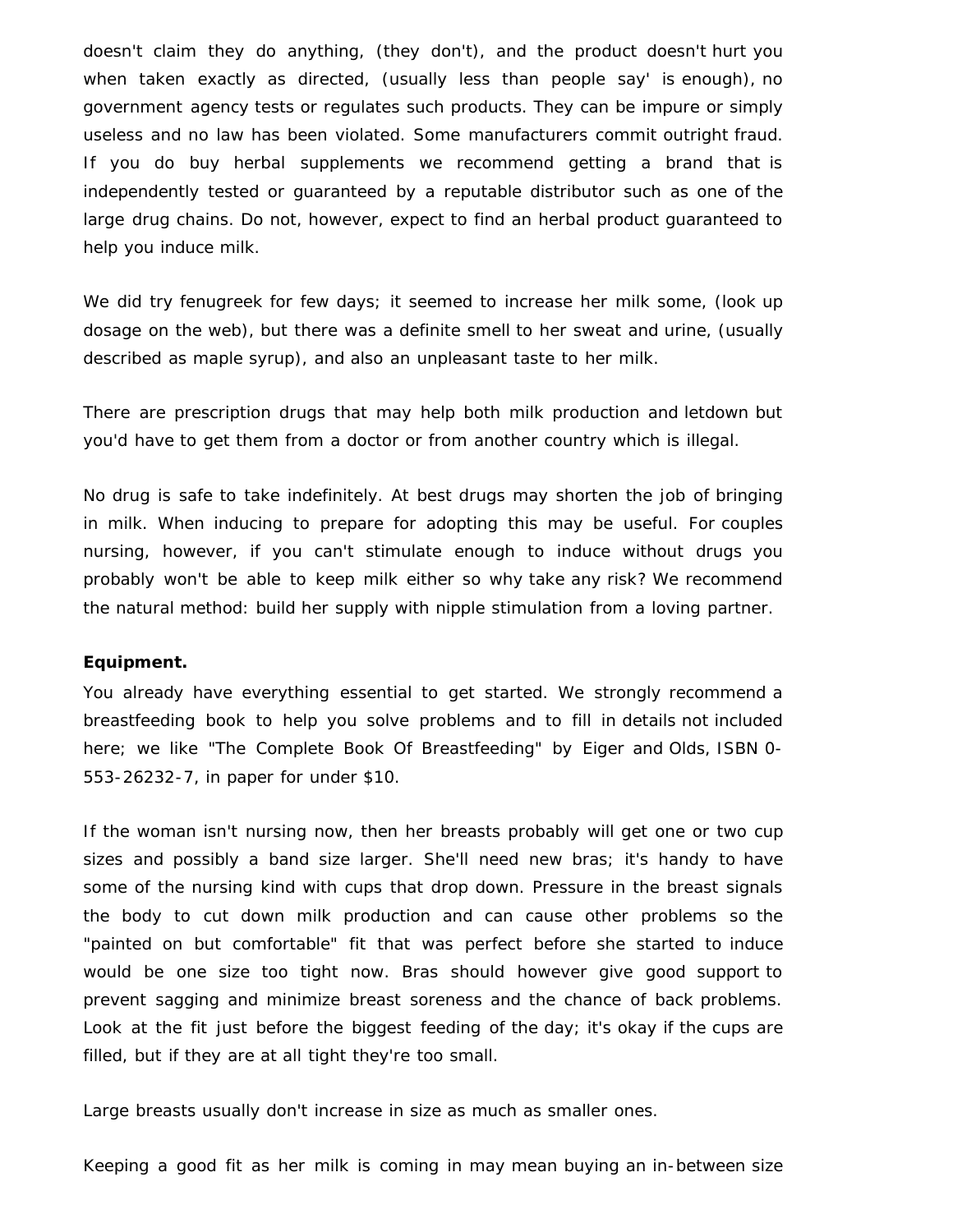or two. Since her final size depends somewhat on how much milk the couple wants, don't rush buying the last set of bras and when you do, we suggest a single brand and style so the cup hooks will all be alike. We like the Playtex ones because the cups can be released with the flick of a finger and hooked back up with one hand even if you can't see what you're doing.

Blouses that used to fit will now be too tight; a minimizer bra, (flatter cups than normal), may allow wearing them for short periods but will interfere with milk supply if worn all day. Loose fitting button-front maternity shirts are handy for around home wear and can be undone or pulled up to nurse. Nursing clothing with slits or flaps can be fun and convenient; if the wrong person knows what it is she can always say she got it at a yard sale and wondered why it was made that way.

A breast pump may be useful for removing extra milk, (say from missed feedings), after it comes in; if this will be a daily thing you might want the type that pumps both sides at one time. Other small things may be needed but you'll figure them out as you go.

There are catalog companies that specialize in maternity and nursing wear. The best department store selection of nursing bras is probably at WalMart; at this writing they carry the Playtex line in two styles, (we like #4173), in sizes to 40DD. On the World Wide Web try Lady Grace, (www.ladygrace.com), for selection and Big Girls Bras, (www.biggerbras.com), for price. Motherwear Inc., (www.motherwear.com), has several styles of bras and a good line of nursing clothing, quality pumps and other needs. If you need large bras, (to around band 48-52, cups I-K), try www.trevas.com and www.buststop.com; both are pricey but offer a wide variety of styles.

#### **Nutrition And Weight.**

Don't get far beyond a few drops without reading up on nutrition for the nursing mother and adjusting her diet accordingly. The basics are that the woman must get plenty of calcium to prevent pulling it out of her bones, (osteoporosis is a very serious disease: you do not want to go there); she needs a balanced diet with enough vitamins and minerals and she may need a little more to eat. A woman who is satisfied with her weight before nursing can at first be guided by her hunger. Since full milk production takes up to 500 calories out of her body, the woman who wants to lose weight should find it fairly simple if low calorie foods are used to satisfy hunger — fat free yogurt, diet drinks, fruits, vegetables and so on. She must not lose more than a pound a week nor allow herself to become underweight. She should check her weight at the start and then weekly thereafter,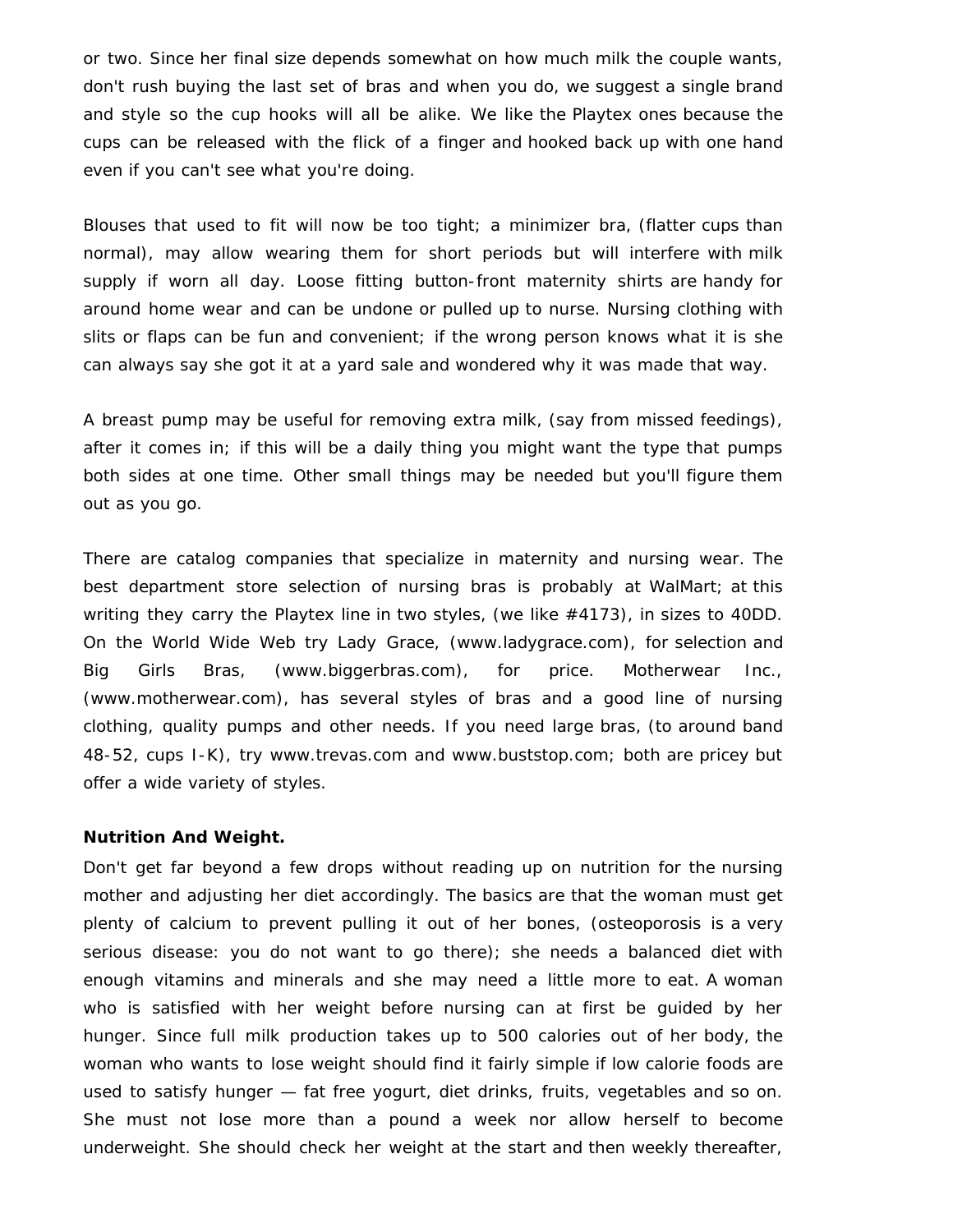remembering that the increase of breast size will add two or more pounds as her milk comes in.

She needs at least enough extra liquid to replace her milk but as mentioned above up to a gallon will give more milk.

The nursing partner's diet can go either way. He will be getting up to 500 calories a day extra so he may need to cut back elsewhere. Or, feedings of high nutritional value milk may substitute for high-calorie, low-value "junk food," and his over-all nutrition and weight may improve.

## **The Nursing Couple And The World.**

Those who live alone on a desert island will find couples nursing to be simple but most of us in the real world will have "issues." It's hard to keep a weekend visitor from noticing if you go off together for half an hour out of every four. Close friends and relatives will notice the change in her figure. If either partner works away from the home she'll have to pump or express milk at least once during the work day if she doesn't want her supply to drop. Breast-feeding a baby in public during an allday shopping trip is okay if you're discrete but feeding a man is not; longer trips are an even bigger challenge.

All of these situations need to be thought through. Once nursing is well established you'll probably find that skipping one feeding causes little problem if you don't do it often. If you have to be apart for up to a week, using a hand pump or expressing at least three times a day is enough to keep her supply from completely going away; we find that it takes a week or two to recover. Longer separations may have to be handled by stopping nursing for a while but perhaps you can get more than one bird with the same stone, for example by scheduling annual medical work next to a Christmas visit to the family. Comments on her figure can be ignored or deflected.

Public places may have secluded corners where it's possible to nurse once you're skilled although security concerns these days mean fewer such spots than formerly and there may be a camera watching. When traveling by car we often stop in the end parking spot of at roadside rest areas, he puts his head in her lap, she covers him with a sheet or blanket and reads. A woman apparently sitting alone in a car parked in plain view in a cemetery will draw no notice. When she travels alone she stops and uses a hand pump or throws a beach towel around her neck and expresses.

If you can't handle problems like these you may find that "nursing lite" will work: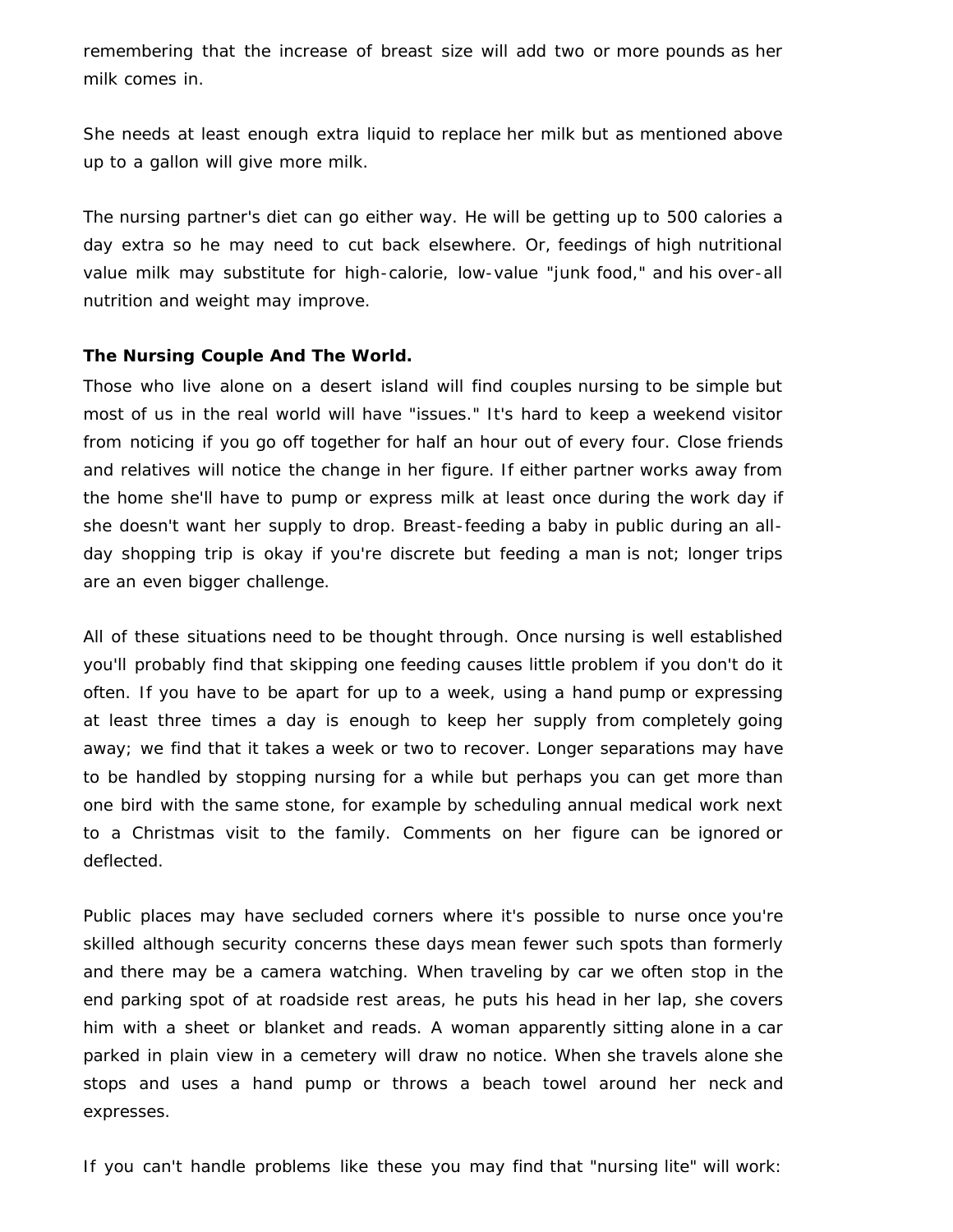bring in her milk, then very gradually cut back the number of feedings. Some women will still be able to give an ounce or more of milk almost at any time while feeding as little as two or three times a day, and on this schedule going 24 hours without a feeding once in a while won't be a problem. The "lite" approach will take a while to work out because it gives mixed signals to the breasts about how much milk is needed, (you may have to start over a time or two), but it can get you some of the joy with much less complication than the quart-per-day routine.

Doctor's appointments can be an issue. The idea is to confide in and work with a Doctor who has a professional, nonjudgmental attitude. The reality though is that couples nursing is going to be a new idea and most doctors aren't very flexible. In many areas of the country you will be lucky even to find a doctor who is good with ordinary health problems. You'll have to decide what to do based on your own situation.

Either way the usual office visits can be taken care of by nursing, (or expressing), beforehand. There will nothing to explain if the doctor gets a few drops of milk during an exam since about ¼ of women who have nursed a baby will have a bit of milk in their breasts long afterward and a drop or two isn't rare even for a woman who hasn't had a baby.

## **Stopping.**

If you have to stop quickly switch to bras that put pressure on the breasts, (one or two cup sizes smaller than her nursing size), and keep a bra on day and night. Stretch the time between feedings by one or two more hours each day and take only enough milk to relieve the pressure.

When nursing, stimulate the nipples as little as possible. The partner should latch in the normal way, but suck gently without squeezing, as from a soda straw. The breast may be massaged if milk won't flow. It will take about a week to go from full production to being comfortable for 24 hours without nursing, and about another week to get back to roughly normal breasts.

Stopping isn't a total waste. When we had to do it for a few days we discovered we really were a nursing couple: stopping was almost as hard as stopping kissing would be. It's easier to start back up than relactating was the first time; we got small sips on both sides after just a couple of days.

## **Positions.**

Most of the usual positions with for feeding a baby won't work for adults. The most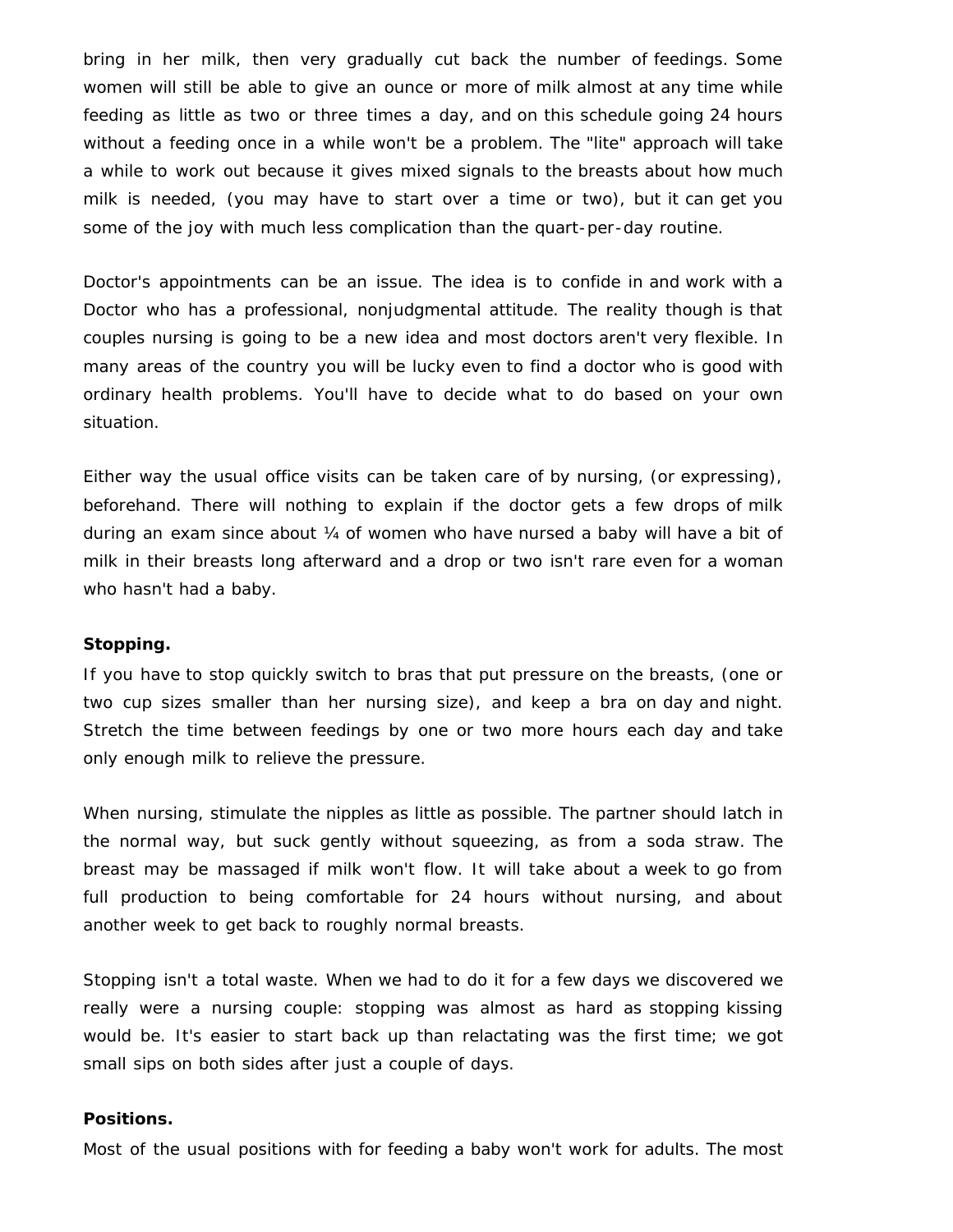popular position is side-by-side on a bed or couch. This is comfortable and natural feeling; it is especially nice when you wake up at night to feed. Other positions are:

- 1. The woman sits up with the man's head in her lap. This works well with nursing clothing or a loose-fitting top that can be pulled up and is convenient in the car.
- 2. The man sits on a couch or chair with the woman on his lap. This only works if your relative sizes are right.
- 3. "Cow" position. The woman gets on her hands and knees on a bed or soft rug on the floor; the man lies on his back with his head under her breasts. This may be undignified but because gravity helps the milk flow it can be very helpful when there are problems with letdown. Massaging breasts while sucking in this position can start milk flow when she's engorged and thus save you from worse problems.

## **Breastfeeding And Sex.**

This is more complicated than it may seem. You'll be together in a private, intimate situation several times a day so there's going to be more opportunity. And most men find a woman's breasts erotic; as far as we can tell they're no less so after nursing for a year.

On the other hand, prolactin cuts down a woman's sex drive. With full nursing or close to it, she may be a lot less interested in sex than before. This could be a good thing if she's high drive and he's low; if the reverse, it could be a problem. This is the place to remember that nursing is just an experiment until you decide otherwise.

# **It's Not Easy, Part Two.**

Not only must both partners keep a schedule and solve "how to" problems together, they'll have social problems to work out, they'll need new clothing and equipment, sex may be different and her body is going to change. Breastfeeding is going to take over a chunk of your life for months while you get started, and possibly for a lot longer.

There is, however, yet another level of "not easy." Full nursing brings more dependence than many people can get comfortable with. Most men like to think of themselves as independent, going places and doing things as they please and some might want the woman to have milk available any time they want it but not bother them with most of the work. For the woman nursing means an increased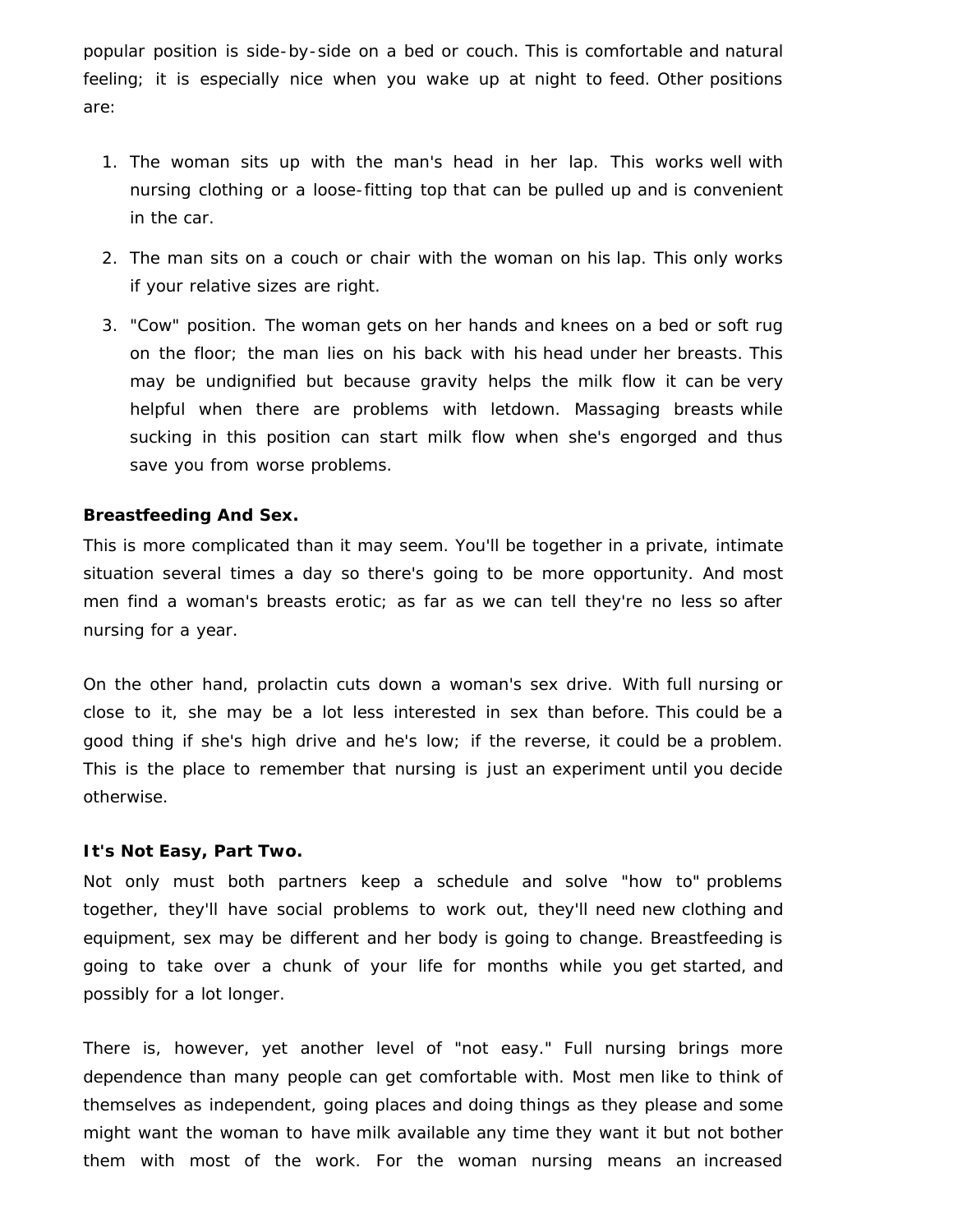commitment to the man; if she found breastfeeding a baby no better than a necessary evil, nursing an adult partner may feel like a great chance to shoot herself in the other foot.

Obviously there are sensitive issues here. Power and control in the relationship, fairness, masculine and feminine roles, conforming to what other people expect or going your own way, are some examples. Some couples may enjoy getting closer as they talk about these issues, others may not.

# **So why do it?**

There are things about couples nursing that make some people really like it:

- Feeding another person from your body or being fed from the body of another is wonderfully intimate. Of course nursing a baby is intimate, but this is your chosen and wonderful adult partner. Imagine the "high" when you wake up in the morning, and, looking into each other's eyes, he takes an offered breast and starts her milk flowing.
- Some women feel a strong need to nurse and many find that it feels terrific. Even women who start saying "Okay, I'm willing to give it a try" may find in six months to a year that they don't want to quit!
- What a comfort when one partner wakes from a nightmare or can't quit worrying about the bills or has a hard day at work, to offer or ask for a breast. Each of you is saying "you are all that matters to me" in the clearest way possible.
- Because it is so private, breast feeding forces you to sink or swim together. Each step from first drops to happy, confident letdown and sucking is your own doing.
- In breast feeding each partner gives the other something he or she could get from no one else. Marriage can be no more than a piece of paper, sex can be a one night stand, but only partners can nurse.
- Breast feeding is intimacy you can have several or even many times a day  $$ sex with your clothes on and without the sweat, you might say.
- The nursing couple puts everything and everyone else aside and concentrates on each other every few hours. When things get rough between you, you do not have the choice of staying mad all day.
- It's sharing on a very different basis from sex a real team activity because if the woman can't relax, her milk won't let down and so will be almost